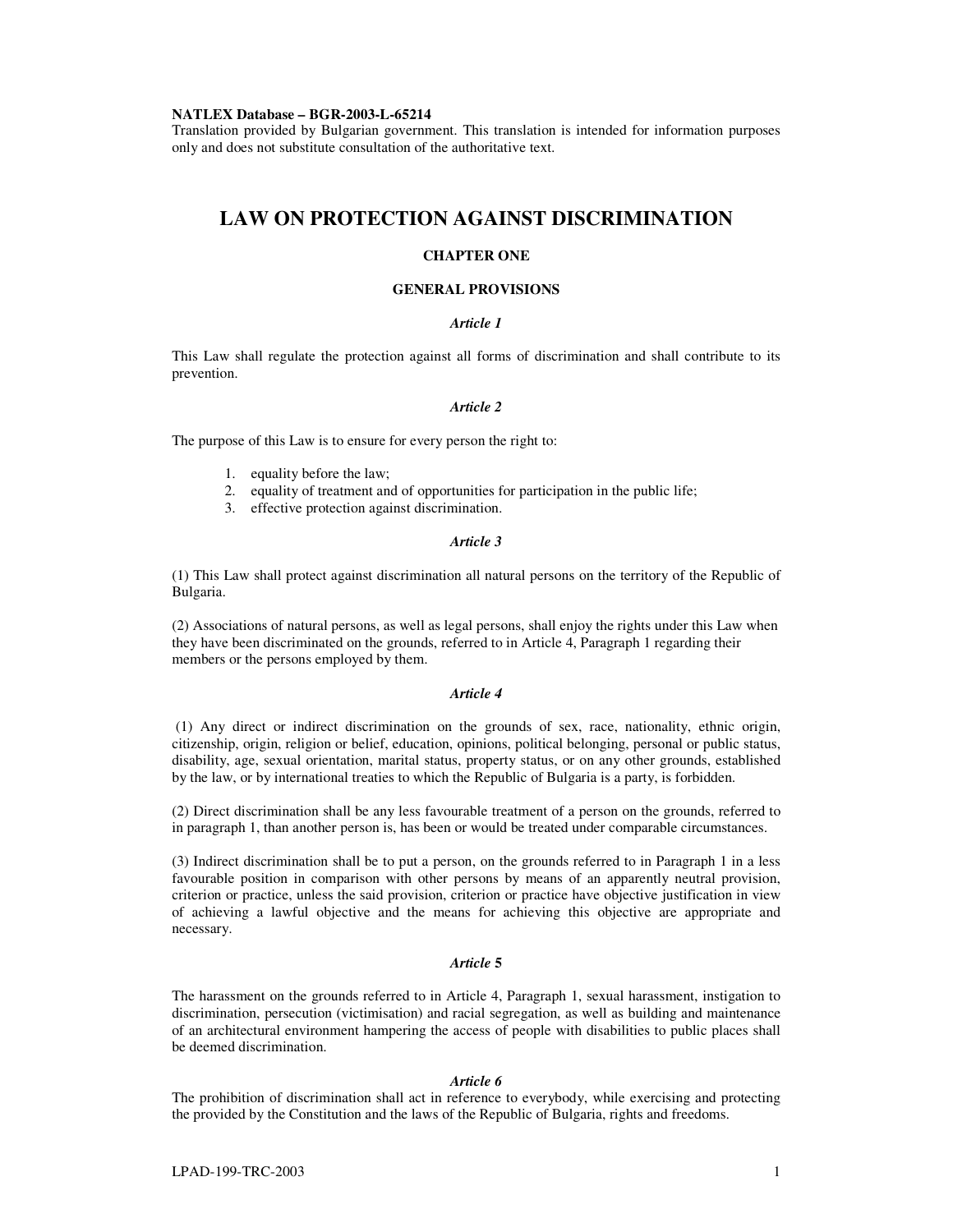(1) Following shall not be deemed discrimination:

1. the different treatment of persons on the basis of their citizenship or of persons without citizenship when it is provided by the law or international treaty to which the Republic of Bulgaria is a party;

2. the different treatment of persons on the basis of a characteristic, related to any of the grounds, referred to in Article 4, Paragraph 1, when the said characteristics, by the nature of a particular occupation or activity, or of the conditions in which it is carried out, constitutes a genuine and determining professional requirement, the objective is lawful and the requirement does not exceed what is necessary for its achievement;

3. the different treatment of persons on the basis of religion, belief or sex in relation to an occupation, carried out in religious institutions or organisations when, by reason of the nature of the occupation or of the conditions in which it is carried out the religion, belief or sex constitutes a genuine and determining professional requirement with regard to the character of the institution or organisation, when objective is lawful and the requirement does not exceed what is necessary for its achievement;

4. the different treatment of persons on the basis of religion, belief or sex in religious education or training, including training or education for the purpose of carrying out an occupation referred to in point3;

5. setting requirements for minimum age, professional experience or length of service in recruitment procedures or in granting certain job-related benefits, when this is objectively justified for achieving a lawful objective and the means for its achievement do not exceed what is necessary;

6. setting requirements for maximum age in recruitment procedures, which is connected with the need for training in order to occupy the respective position or with the need for a reasonable time limits of service before retirement, when this is objectively justified for achieving a lawful objective and the means for its achievement do not exceed what is necessary;

7. the special protection of pregnant women and mothers, laid down by law, unless the pregnant woman or the mother does not wish to use this protection and she has so informed the employer in a written form;

8. the age requirements and the requirements for length of service or official service, laid down by the Law for the purposes of pension insurance;

9. the measures within the meaning of the Law on Employment Promotion;

10. the different treatment of persons with disabilities during training and acquiring an education to the effect of satisfying specific educational needs aiming at equalisation of their opportunities;

11. setting requirements for minimum and maximum age for access to training and education, when this is objectively justified for achieving a lawful objective and the means for its achievement do not exceed what is necessary with a view of the nature of the training or education, or of the conditions in which it is conducted and the means for its achievement do not exceed what is necessary;

12. the measures in the field of education and training to ensure balance in the participation of men and women, insofar and until such measures are necessary;

13. the special measures benefiting individuals or groups of persons in disadvantaged position on the basis of the grounds, referred to in Article 4, Paragraph 1 aiming at equalisation of their opportunities, insofar and until such measures are necessary;

14. the special protection of children without parents, under-age persons, single parents and persons with disabilities, laid down by law;

15. the measures for protection of originality and the identity of persons, belonging to ethnic, religious or language minorities, and their right of sustaining and developing, individually or jointly with the rest of their group members, their culture, of professing and practicing their religion, or of using their own language;

16. the measures in the field of the education and training to ensure participation of persons belonging to the ethnical minorities, as far and while these measures are necessary;

(2) The list of activities where sex is a genuine and determining professional requirement in the meaning of Paragraph 1, point 2) shall be established with:

a) an ordinance of the Minister of Labour and Social Policy, jointly with the Minister of Interior. This list shall be duly agreed with the occurring changes in the working conditions and shall be revised at least once on every three years.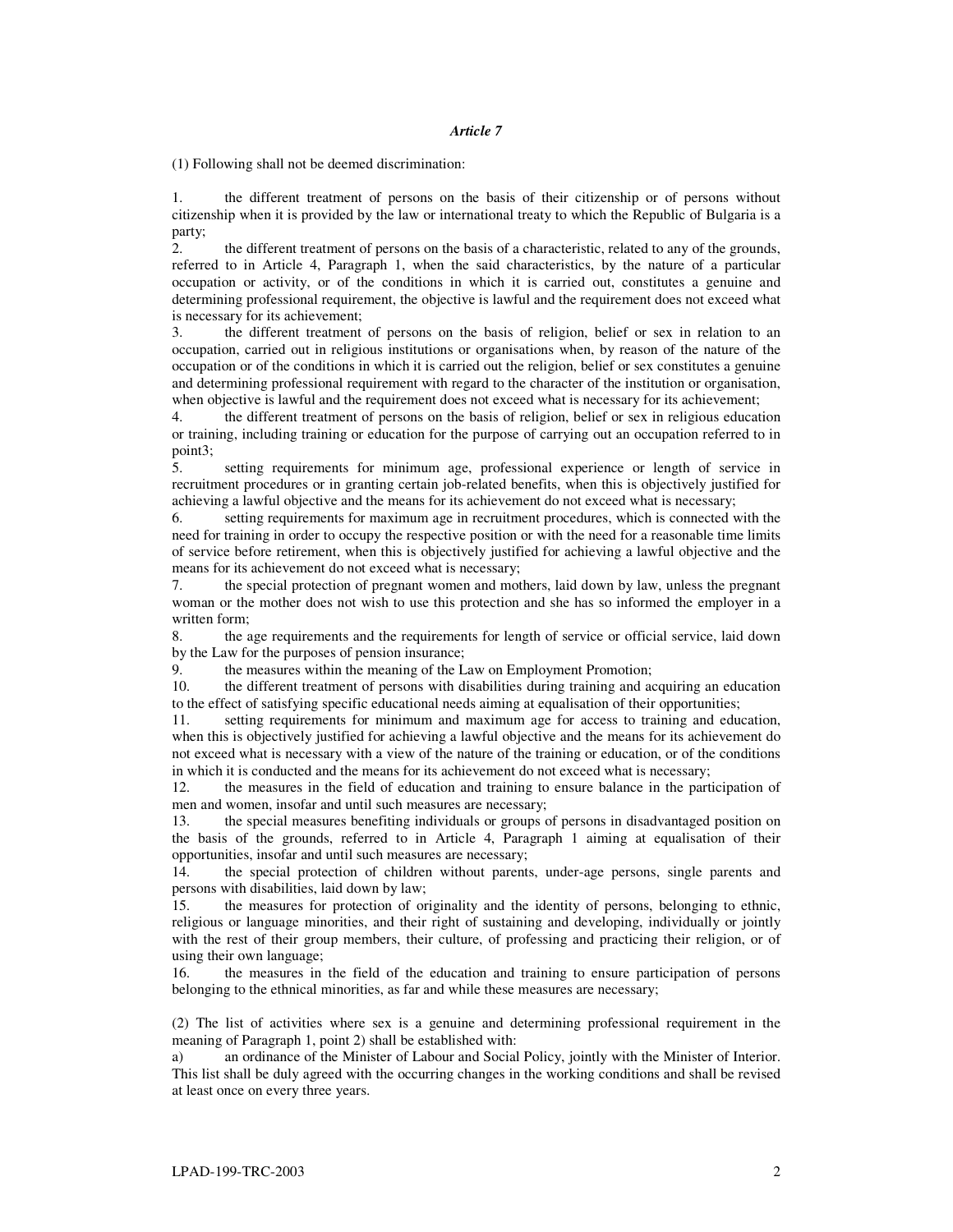b) an ordinance of the Minister of Defence for the activities and the positions on the regular military service in the armed forces.

## *Article 8*

Persons who have consciously assisted performing acts of discrimination shall bear responsibility under this Law.

## *Article 9*

In proceedings for protection against discrimination, after the party, claiming to be a victim of discrimination, proves facts, sustaining the assumption of occurred discrimination, the defendant party must prove that the right to equal treatment has not been infringed.

### *Article 10*

While exercising their powers, the state bodies and local self-governance bodies shall take all possible and necessary measures to achieve the objectives of this Law.

## *Article 11*

(1) The bodies of state power, the public bodies and the local self-governance bodies shall take measures as referred to in Article 7, paragraph 1, points 13 and 15 when that is necessary to achieve the objectives of this Law.

(2) The bodies of state power, the public bodies and the local self-governance bodies shall take with priority measures as referred to in Article 7, paragraph 1, points 13 and 15 to equalise the opportunities of persons, victims of multiple discrimination.

## **CHAPTER TWO**

## **PROTECTION AGAINST DISCRIMINATION**

## **Section I**

#### **Protection in exercising the right to work**

## *Article 12*

(1) When a vacancy is announced, the employer shall not have the right to impose requirements related to the grounds referred to in Article 4, Paragraph 1, except in the cases under Article 7.

(2) Before conclusion of an employment contract the employer shall not have the right to request from the candidate information concerning the grounds referred to in Article 4, Paragraph 1 except in the cases under Article 7, or when this is necessary for the needs of an inquiry procedure for obtaining a permit for work with classified information, subject to the arrangements of the Law on the Protection of the Classified Information.

(3) The employer shall not have the right to refuse to employ a candidate on the grounds of pregnancy, maternity or raising children.

(4) The employer shall not have the right to refuse to employ, or to employ under less favourable conditions, person on the grounds referred to in Article 4, Paragraph 1, except in the cases under Article 7.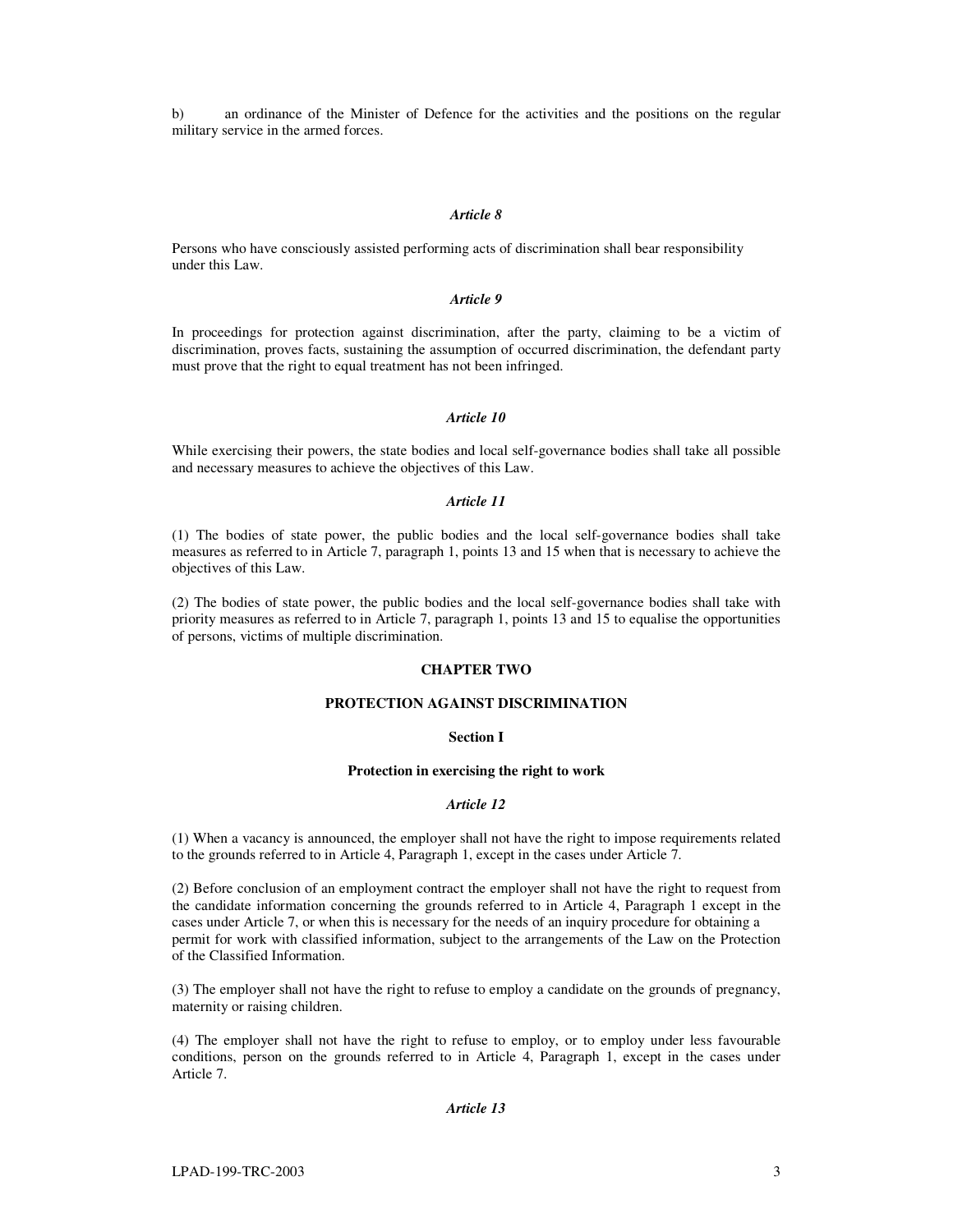(1) The employer shall ensure equal working conditions regardless the grounds referred to in Article 4, Paragraph 1.

(2) In the cases when it would not lead to a disproportionate burden on the employer in organising and carrying out the production, and in the cases when there exist ways to compensate the objectively possible unfavourable consequences for the general production result, the employer shall provide working conditions, in view of the working time and the days off, complying with the requirements of the religion or belief, professed by a worker or employee.

#### *Article 14*

(1) The employer shall ensure equal remuneration for equal work and work of equal value.

(2) Paragraph 1 shall apply for all remuneration, paid directly or indirectly, in cash or in kind.

(3) The assessment criteria in determining the labour remuneration and the assessment of the work performance shall be equal for all employees and shall be determined by collective labour agreements or by the internal administrative rules regarding the salaries, or by the legal condition and order for assessment of the servants in the state administration with no reference to the grounds under Article 4, paragraph 1.

## *Article 15*

The employer shall provide equal opportunities to the employees, with no reference to the grounds under Article 4, paragraph 1, for vocational training and increasing their professional qualification and re-qualification, as well as for professional development and promotion in position or rank by applying equal performance criteria and indicators in the assessment of their activity.

## *Article 16*

The employer is obliged to adapt the workplace to the needs of a person with disabilities when employing him/her or, when the disability occurs after the employment, unless the expenses for such adaptation are unreasonably excessive and they would impose serious burden on the employer.

### *Article 17*

An employer who has received a complaint from an employee, considering him/her-self a victim of harassment, including sexual harassment, at the workplace must immediately carry out an investigation, take measures to stop the harassment, as well as impose disciplinary sanction in case the harassment has been committed by another worker or employee.

## *Article 18*

The employer, in cooperation with the trade unions, must take efficient measures to prevent any form of discrimination at the workplace.

#### *Article 19*

In case of failure to fulfil the obligation under Article 18, the employer shall bear responsibility under this Law for acts of discrimination done at the workplace by a worker or an employee, employed by him/her.

### *Article 20*

The employer shall apply equal criteria to disciplinary sanctions notwithstanding the grounds referred to in Article 4, paragraph 1.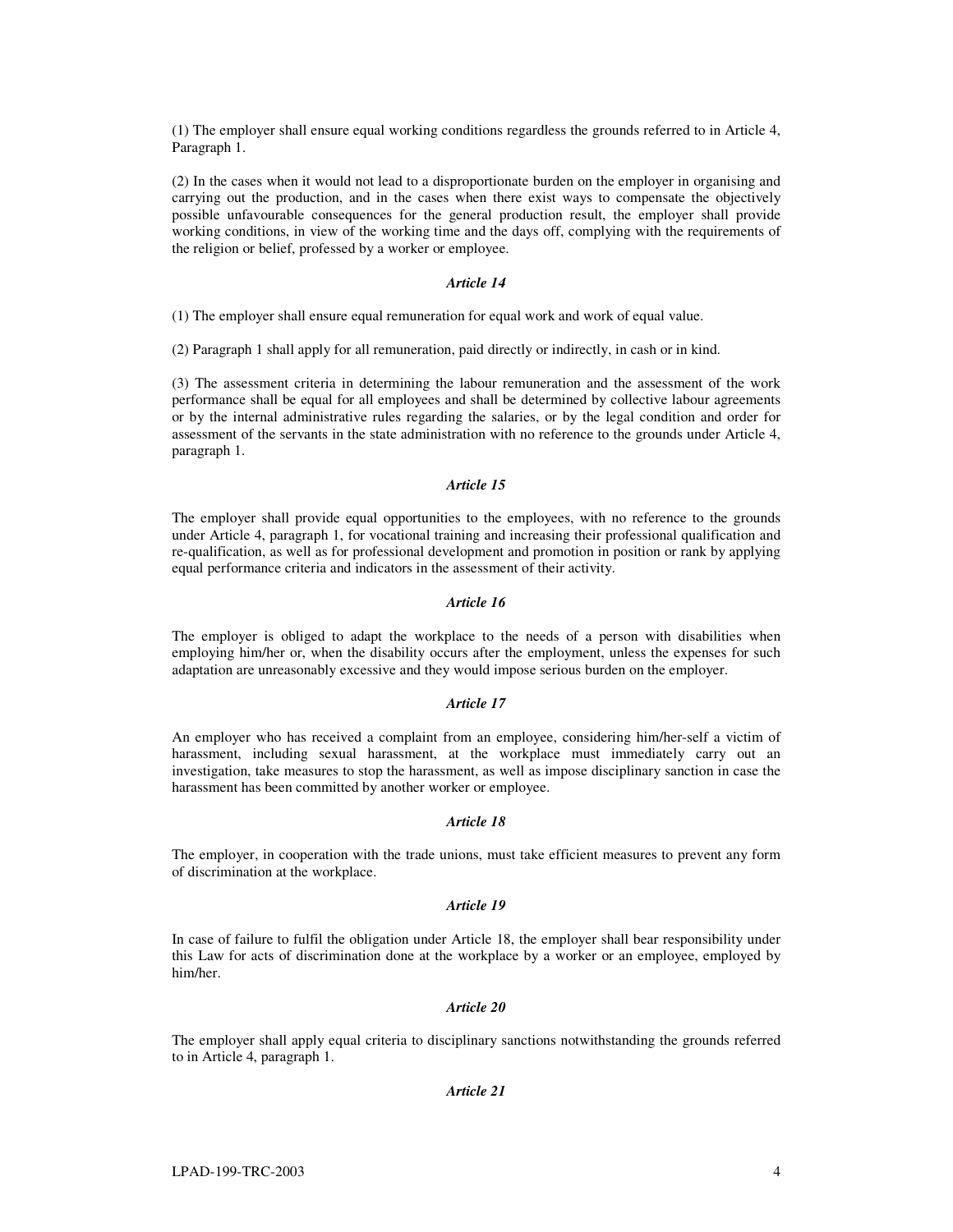The employer shall apply equal criteria in exercising his/her right to unilateral discontinuation of the employment contract as set out in Article 328, paragraph 1, points 2) - 5), 10) and 11) and Article 329 of the Labour Code, or from the civil service status under Article 106, paragraph 1, points 2), 3) and 5) of the Law on the Civil Servant notwithstanding the grounds **r**eferred to in Article 4, paragraph 1.

#### *Article 22*

The employer shall display, on a place in the enterprise accessible for the employees, the text of this Law, as well as all administrative provisions and the clauses from the collective employment agreement, related to the protection against discrimination.

## *Article 23*

(1) The employer shall provide information to the person who claims that his/her rights have been violated under this section upon request.

(2) The information referred to in paragraph 1 must contain the justification of the decision taken by the employer, as well as other relevant data.

### *Article 24*

(1) The employer must, at the beginning of the employment, when this is necessary to achieve the objectives of this Law, encourage persons belonging to under represented sex or ethnic group, to apply for a certain job or position.

(2) The employer is obliged, in otherwise equal conditions, to encourage the vocational development and participation of workers and employees, belonging to a certain sex or ethnic group, when the latter are under represented among the employees performing certain work or occupying definite position.

## *Article 25*

The territorial divisions of the Employment Agency must ensure equal opportunities to the unemployed persons for use and exercise of their rights, guaranteed by the Law, notwithstanding the grounds referred to in Article 4, Paragraph 1.

## *Article 26*

The persons shall have the right to equal conditions of access to occupation or activity, to equal opportunity to their performing and development in them notwithstanding the grounds under Article 4, paragraph 1.

### *Article 27*

The provisions under this Section shall apply also to discrimination on the grounds of sex in the regular military service of the armed forces, unless for performing activities and occupying positions where sex is determining factor.

#### *Article 28*

The provisions under this Section shall apply also *mutatis mutandis* to the civil service relationship.

## **Section II**

#### **Protection in exercising the right to education and training**

#### *Article 29*

(1) The Minister of Education and Science and the local self-government bodies shall take the necessary measures not to allow any racial segregation in the training institutions.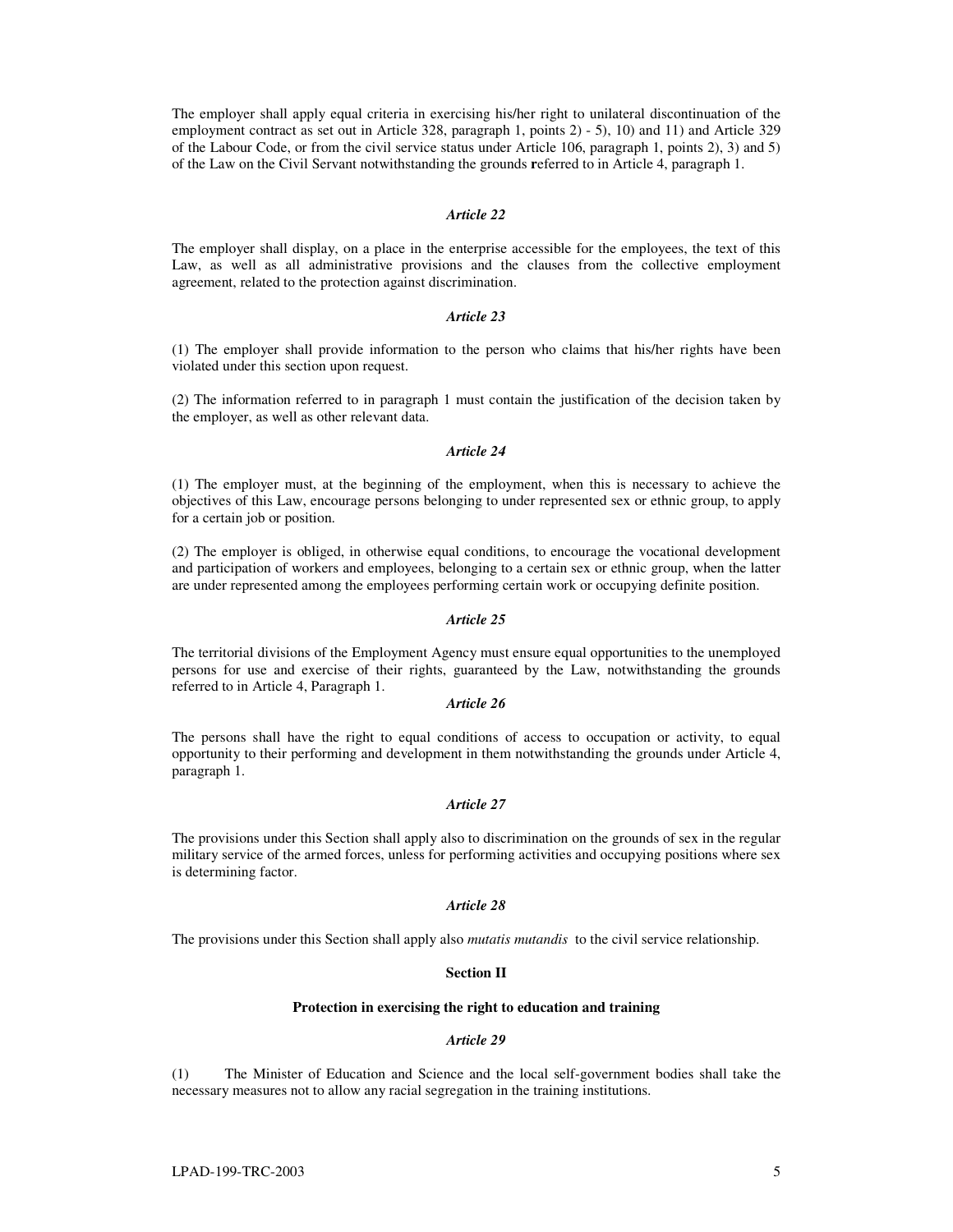(2) The head of the training institution shall take effective measures to prevent any form of discrimination on the place of training committed by pedagogical or non-pedagogical staff or a student.

#### *Article 30*

The head of the training institution shall display the provisions of this Law, and all administrative provisions related to protection against discrimination on an accessible place.

### *Article 31*

The head of the training institution who has received a complaint from a student, considering him/herself subjected to harassment committed by pedagogical or non-pedagogical staff or another student must immediately carry out an investigation and take measures to stop the harassment, as well impose a disciplinary sanction.

## *Article 32*

The training institutions shall take appropriate measures in order to equalise the opportunities for efficient exercise of the right to education and training of the persons with disabilities, unless the expenses for such measures are unreasonably excessive and they would impose serious burden on the institution.

### *Article 33*

(1) The head of the training institution shall provide information to the person who claims that his/her rights have been violated under this section, upon request.

(2) The information referred to in paragraph 1 must contain the justification of the decision, taken by the head or a lecturer, as well as other relevant data.

## *Article 34*

In case of failure to fulfil the obligation under Article 29, paragraph 1, the head of the training institution shall bear responsibility for discrimination at the place of training by an administrative servant, lecturer or student in the meaning of this Law.

#### *Article 35*

(1) Persons, providing training or education, as well as the compilers of textbooks and learning materials, are obliged to give information and to apply methods of training and education in a way, focused on overcoming the stereotype of the roles of women and men in all spheres of the public and family life.

(2) The kindergartens, schools and high schools shall include in their educational curricula and plans training on the problems of the equality of women and men.

(3) Paragraph 1 shall apply also to overcoming the negative stereotypes towards racial, ethnic and religious groups, as well as towards persons with disabilities.

#### **Section III**

### **Protection in exercising other rights**

#### *Article 36*

The trade unions, the vocational and other professional organisations and the employers' organisations may not impose requirements to subscription, membership or participation in their activity on the grounds referred to in Article 4, Paragraph 1, with the exception of educational requirements in cases of vocational and other professional organisations.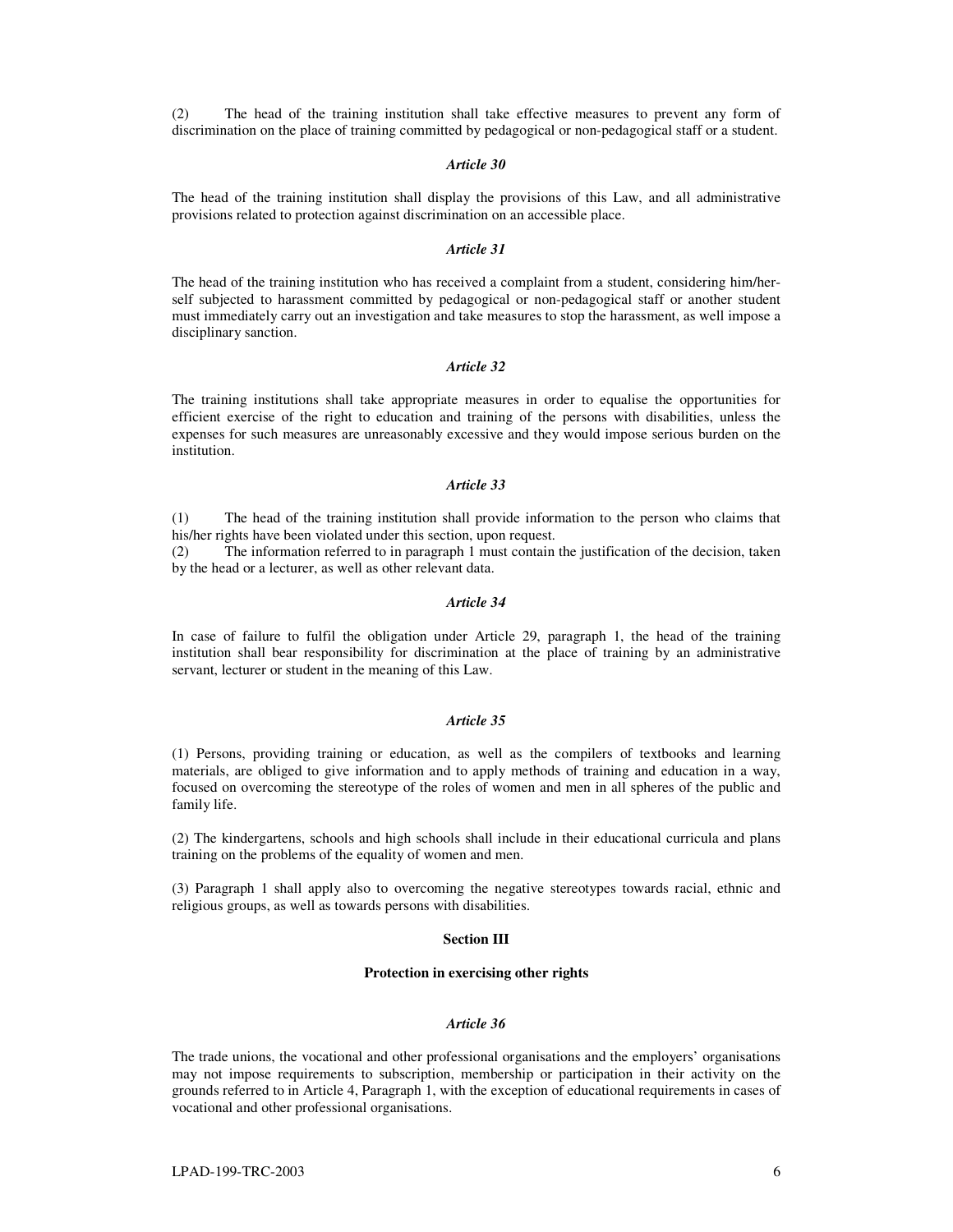#### *Article 37*

A refusal to provide goods and services, as well as providing goods and services of a lower quality or under less favourable conditions on the grounds referred to in Article 4, paragraph 1 shall be forbidden.

### *Article 38*

The state and public bodies and the bodies of local self-government shall conduct a policy to encourage the balanced participation of women and men, as well as for the representative participation of persons belonging to ethnic, religious or language minorities in the governance and the decision-making.

### *Article 39*

(1) If the candidates for a position in the administration are equivalent in view of the requirements for occupying the position, the state and public bodies and the bodies of local self-government shall employ the candidate of the under represented sex until the achievement of a 40% representation in the respective administrative units.

(2) Paragraph 1 shall apply also in the selection of participants or board members, expert working groups, governing, counsellor or other bodies, unless those participants are determined my means of election.

#### **CHAPTER THREE**

## **COMMISSION FOR PROTECTION AGAINST DISCRIMINATION**

#### *Article 40*

(1) The Commission for protection against discrimination, hereinafter called "The Commission", shall be an independent specialised state body for prevention of discrimination, protection against discrimination and ensuring equal opportunities.

(2) The Commission shall exert control over the implementation and compliance with this or other laws regulating equality of treatment.

(3) The Commission is a legal person on budget support with head office in Sofia.

(4) The Commission shall report annually to the National Assembly on its activities not later than March 31 of the following year.

## *Article 41*

(1) The Commission is a collegial body comprised of 9 persons, of which at least 4 jurists. The National Assembly selects 5 and the President of the Republic appoints 4 of the members of the Commission.

(2) The mandate of the members of the Commission is 5 years.

(3) In selection or appointment of the Commission members the principles of balanced participation of women and men and participation of persons belonging to ethnic minorities shall be respected.

#### *Article 42*

(1) A member of the Commission may be only Bulgarian citizen who has:

- 1. completed higher education;
- 2. knowledge and experience in the filed of human rights protection;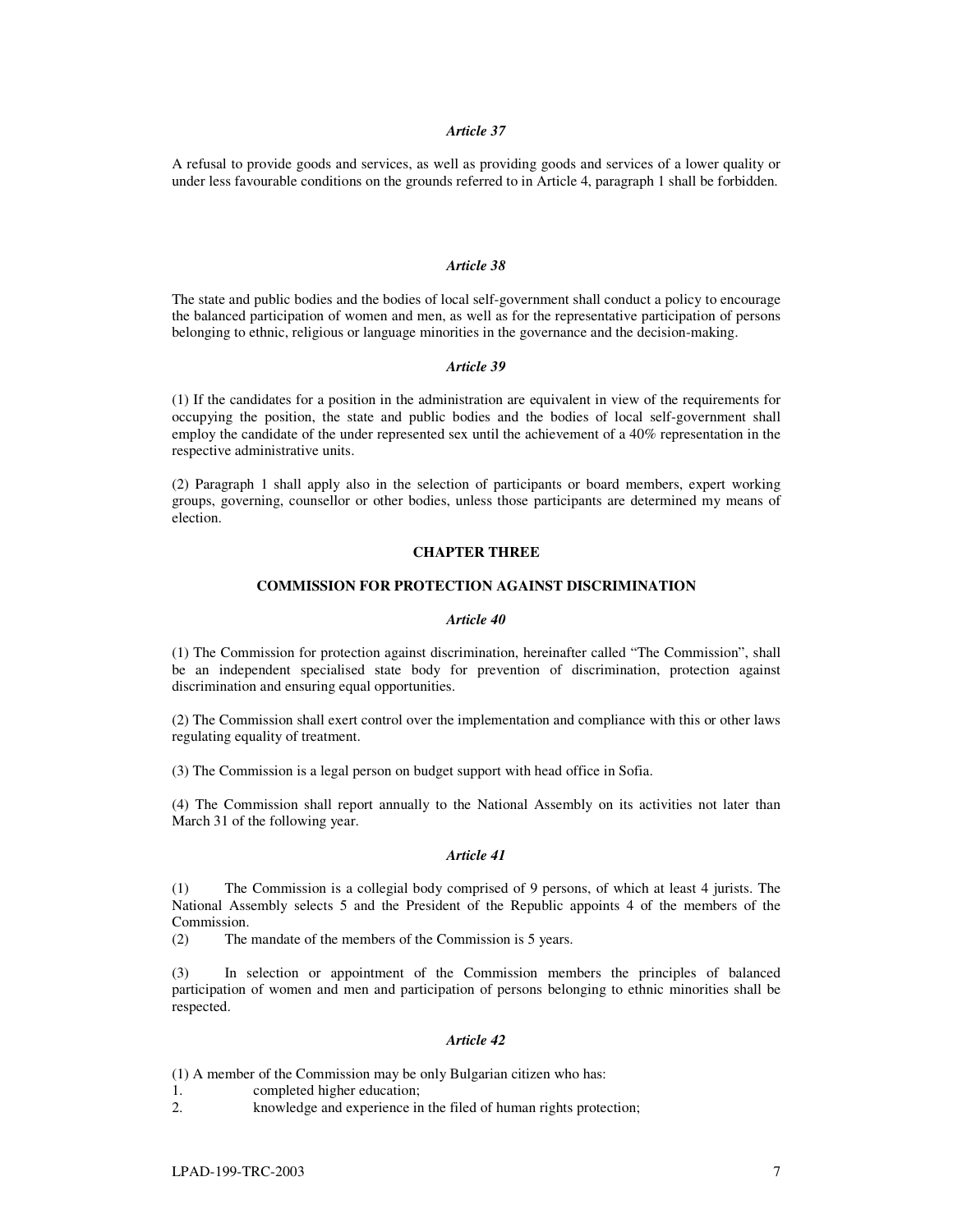3. not been convicted of deliberate crime of general nature.

(2) Member of the Commission may not:

- 1. be a sole-proprietor, manager, procurator or member of executive or controlling bodies of commercial companies or co-operations, syndic or liquidator;
- 2. hold another paid position, except when he/she practices scientific or activities;
- 3. be a political party governing body member.

## *Article 43*

The time, during which the person has worked as a member of the Commission, shall be acknowledged as time of service in the meaning of the Law on the Civil Servant.

#### *Article 44*

(1) The powers of a member of the Commission shall be terminated pre-term:

- 1. upon the member's request;
- 2. in case of inability to fulfil his/her obligations for more than six months;

3. in the event of conviction for deliberate crime of general nature;

4. in cases incompatibility.

(2) In occurrence of the provisions under Paragraph 1, the Chair of the Commission shall make a motivated proposal for dismissal to the National Assembly or to the President of the Republic.

(3) Within one-month period from the termination of the powers under paragraph 1, the National Assembly or the President of the Republic of Bulgaria shall select, or respectively appoint, a new member of the Commission who will perform the mandate of the dismissed member.

## *Article 45*

(1) The Chair of the Commission shall receive a basic monthly remuneration equal to three average monthly salaries of the employees working under a labour contract or civil service status in the public sector in accordance with data from the National Institute of Statistics.

(2) The Deputy of the Commission shall receive a basic monthly remuneration equal to 80%, and the members of the Commission - 75% from the remuneration of the Commission's chairperson.

#### *Article 46*

(1) The Commission shall adopt Rules of Procedure, which shall be published in the *State Gazette*.

(2) The Commission shall be assisted in its work by an administration. The structure and functions of the administration, as well as the number of its staff, shall be laid down in the Rules of Procedure, referred to in paragraph 1.

## *Article 47*

(1) The Commission for protection against discrimination shall:

1. find out violations of this and other laws, which regulate the equality of treatment, the offender and the affected person;

2. state prevention from and termination of the violation and restoration of the initial situation;

3. impose the provided sanctions and enforce administrative compulsory measures;

4. issue obligatory prescriptions for compliance with this and other laws, which regulate the equality of treatment;

5. appeal against the administrative acts, which are in contravention to this and other laws, which regulate the equal treatment, initiate claims before the court and act as a concerned party in proceedings under this and other laws, which regulate the equal treatment;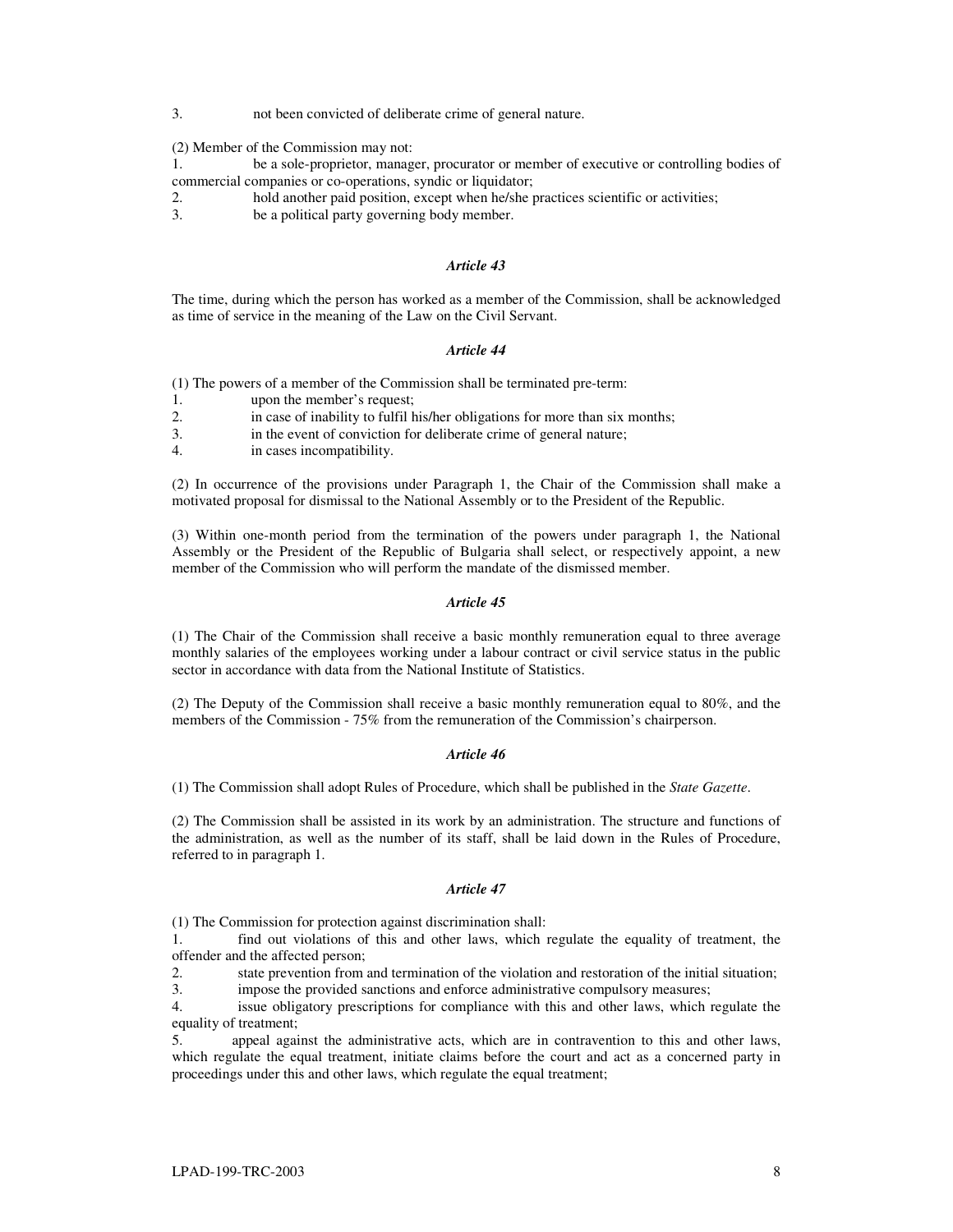6. issue proposals and recommendations to the state and local self-government bodies to terminate discrimination practices and to revoke their acts, which have been issued in contravention to this and other laws, which regulate the equal treatment;

7. maintain a public register of the adopted and entered in force decisions and obligatory prescriptions;

8. issue statements on the conformity of the legal act drafts with the legislation for prevention of discrimination, as well as recommendations for adopting, revoking, amending and supplementing legal acts;

9. provide independent assistance to the victims of discrimination in constituting complaints against discrimination;

10. conduct independent researches related to discrimination;

11. publish independent reports and provide recommendations on all issues related to discrimination;

12. carry out other competencies, provided in the Rules of Procedure.

### *Article 48*

(1) The Commission shall consider and take decisions about the filings in panels, which shall be appointed by the Chair of the Commission.

(2) The Chair of the Commission shall appoint permanent panels, which shall be specialised in discrimination issues:

1. on ethnic and racial grounds;

2. on the grounds of gender;

3. on other grounds, referred to in Article 4, paragraph 1.

#### *Article 49*

(1) The Chair of the Commission shall:

1. represent the Commission, organise and steer the work of the Commission;

2. sign, amend and terminate the labour contracts and appoint the civil servants in the administration;

3. execute the budget of the Commission;

(2) The Deputy shall assist the Chair of the Commission in exercising his/her functions and shall substitute him/her in his/her absence.

# **CHAPTER FOUR**

## **PROCEEDINGS FOR PROTECTION AGAINST DISCRIMINATION**

## **Section 1**

## **Proceedings before the Commission for protection against discrimination**

#### *Article 50*

(1) Proceedings before the Commission shall be instituted after:

- 1. a complaint by the affected persons;
- 2. initiative of the Commission;
- 3. signals from natural or legal persons, state and local self-government bodies.

#### *Article 51*

(1) The complaint or signal to the Commission shall be in written form. In case they are written in foreign language they shall be accompanied with translation in Bulgarian.

(2) The complaint or signal should contain:

1. the name or designation of the person submitting the complaint;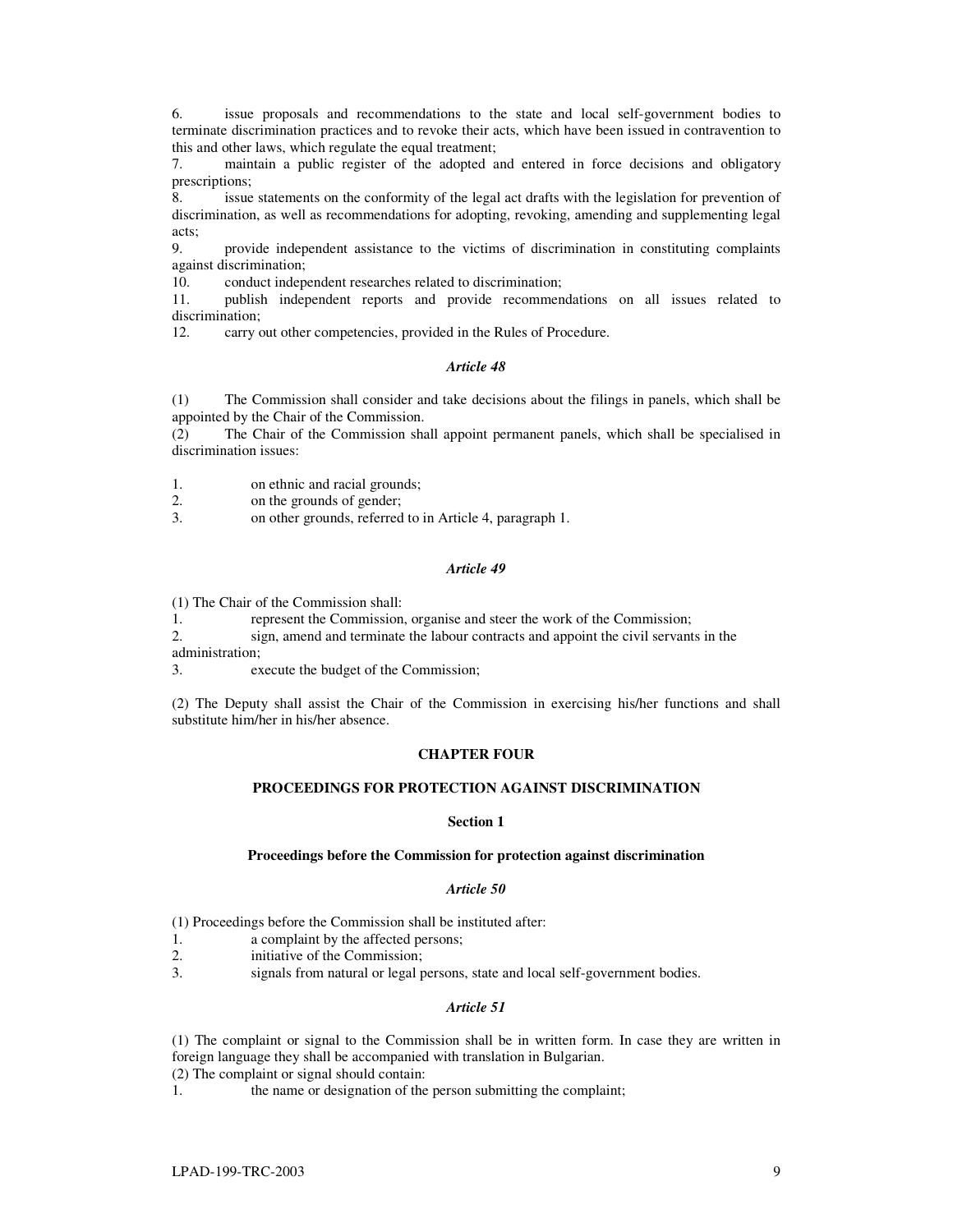2. the address or the head-office and the address of management of the person submitting the complaint;

- 3. statement of the reasons, on which the complaint or signal is grounded;
- 4. statement of what is demanded from the Commission;
- 5. date and signature of the person submitting the complaint or of his/her representative.

(3) Anonymous complaints or signals shall not be examined by the Commission.

## *Article 52*

(1) Proceedings shall not be instituted, and those already instituted shall be terminated, in case of three years have past after the occurrence of the violation.

(2) In case the Commission discovers that proceedings in court have been initiated on the same case, it does not institute, or terminate the proceedings, instituted before it.

### *Article 53*

(1) No state fees shall be collected for proceedings before the Commission.

(2) The expenses done during the proceedings shall be covered by the budget of the Commission.

## *Article 54*

(1) After the institution of proceedings the Chair of the Commission shall transfer the claim file to respective panel, which shall appoint a rapporteur between its members.

#### *Article 55*

(1) The rapporteur shall start an investigation in which he/she shall collect written evidences, necessary for the complete and comprehensive clarification of the circumstances in which he/she shall use servants and additional experts.

(2) All persons, state and local self-government bodies shall assist the Commission in the process of the investigation and they shall be obliged to provide the required information and documents, and to give the necessary explanations.

(3) The presence of commercial, industrial or other secret information, protected by the law may not be used as a reason to refuse assistance.

(4) In case there are reasons for access to classified information, it shall be provided in accordance to the Law on the Protection of the Classified Information.

## *Article 56*

(1) In exercising its powers the Commission shall have the right to:

1. require documents and other information, related to the investigation;<br>2. require explanations from the investigated persons about issues, relate

require explanations from the investigated persons about issues, related to the investigation;

3. examine witnesses.

(2) In case of refusal to provide information required by the Commission or a refusal to provide access to premises as well as other cases of not providing assistance to the Commission, the guilty persons shall bear responsibility under this Law.

## *Article 57*

(1) In case there is a danger evidence to be lost or hidden or in case of extremely complicated collection of evidence, upon complainant's request, the evidence may be collected through a compulsion over the persons or the premises, where it is.

(2) The compulsory collection of evidence under Paragraph 1 shall be conducted with permission from a Sofia City Court judge upon a request from the Chair of the Commission.

(3) In the day of the entry of the request, the judge issues an order, which shall be immediately enforced.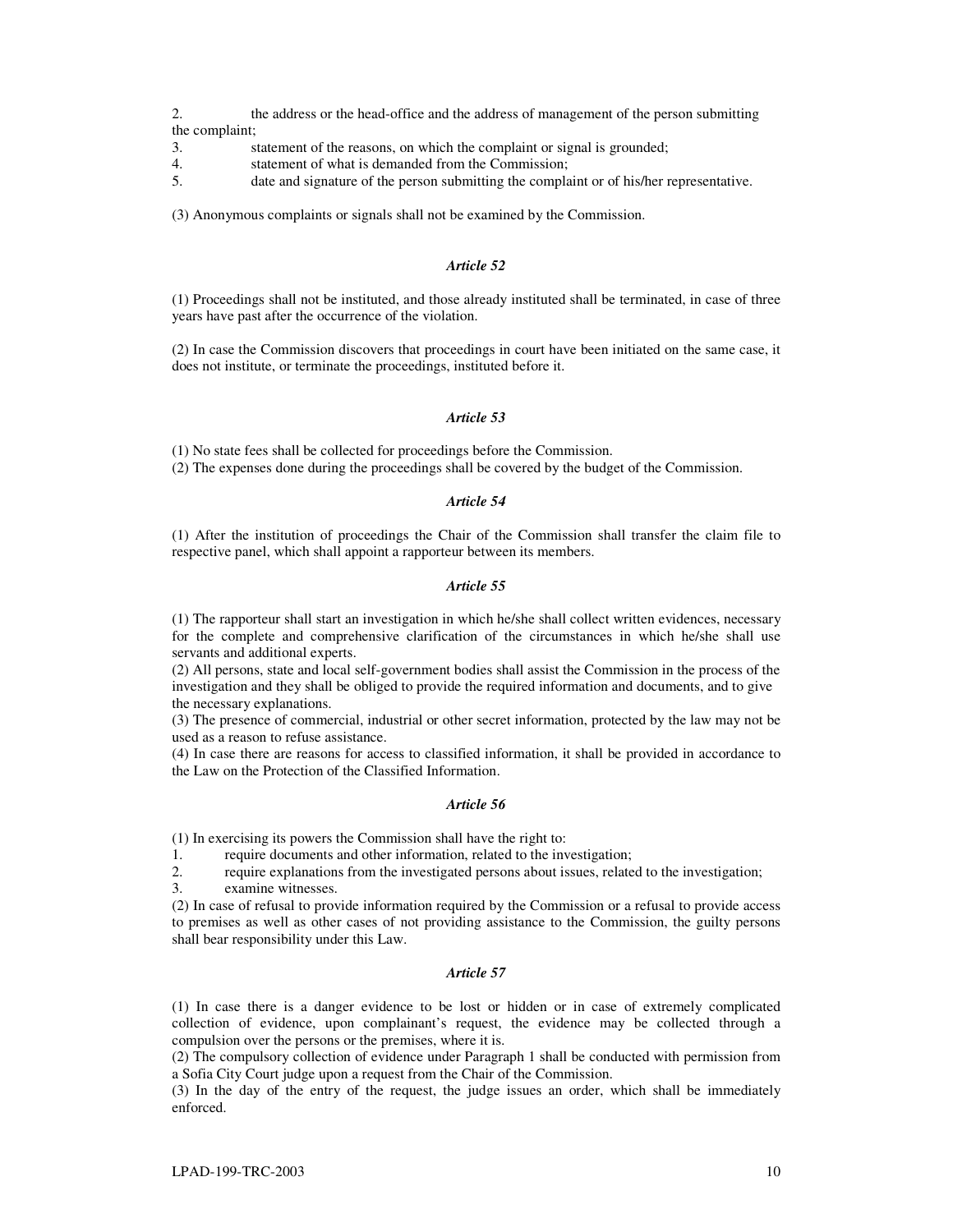(4) The rapporteur shall collect the evidence for the investigation in co-operation with Ministry of the Interior bodies.

(5) During compulsory collection of evidence, the Commission may:

1. examine sites for the purposes of the investigation;

2. collect means of evidence for the purposes of the investigation.

(6) The substantial evidence and the originals of the documents taken shall be returned back to the persons, which they have been taken from, after completion of the investigation.

## *Article 58*

(1) The collected documents and information shall be used only for the purposes of the investigation. (2) The members of the Commission as well as the servants and the additional experts shall be obliged not to communicate the information, which constitutes a secret protected by the law, which they have received during the or in relation to performing their activity.

### *Article 59*

(1) The investigation shall be carried out in 30-days period. In cases, which present factual or legal complexity, this period may be prolonged with up to 30 additional days with an order issued by the Chairperson.

(2) After completion of the investigation the parties shall be given an opportunity to get acquainted with the materials collected during the investigation.

(3) If in the process of the investigation, evidence for a committed crime has been found, the Commission shall send the claim file to the prosecution.

#### *Article 60*

(1) The speaker shall prepare a conclusion and shall submit the claim file to the chair of the panel, who shall call a session meeting in term of 7 days.

(2) The summons of the parties and the notifying of the concerned persons shall be carried out in accordance with the provisions of the Civil Procedure Code.

## *Article 61*

(1) The sessions of the Commission shall be open.

(2) The sessions shall be held in camera upon the reasons and under the provisions of Article 105, paragraph 3 of the Civil Procedure Code.

(3) The members of the panel may be removed upon the reasons and under the provisions of Chapter Three of the Civil Procedure Code.

## *Article 62*

(1) At the first session the rapporteur shall invite the parties to achieve a settlement. In case of agreement, expressed by the parties, the speaker shall call settlement proceedings session.

(2) In case of achieving an agreement between the parties on the basis of equal treatment during the settlement proceedings, the Commission shall approve it by a decision and shall terminate further proceedings.

(3) If the agreement is achieved only for part of the dispute, the proceedings shall continue for the unsettled part.

(4) The settlement approved by the Commission shall be enforced and the Commission exercise control over the compliance with the settlement.

#### *Article 63*

(1) In case of deciding the circumstances of the case are clarified, the chair of the panel shall provide an opportunity to the parties to communicate a statement.

(2) After factual and legal clarification of the case, the chair of the panel shall close the session and shall announce the day for the pronouncement of the decision.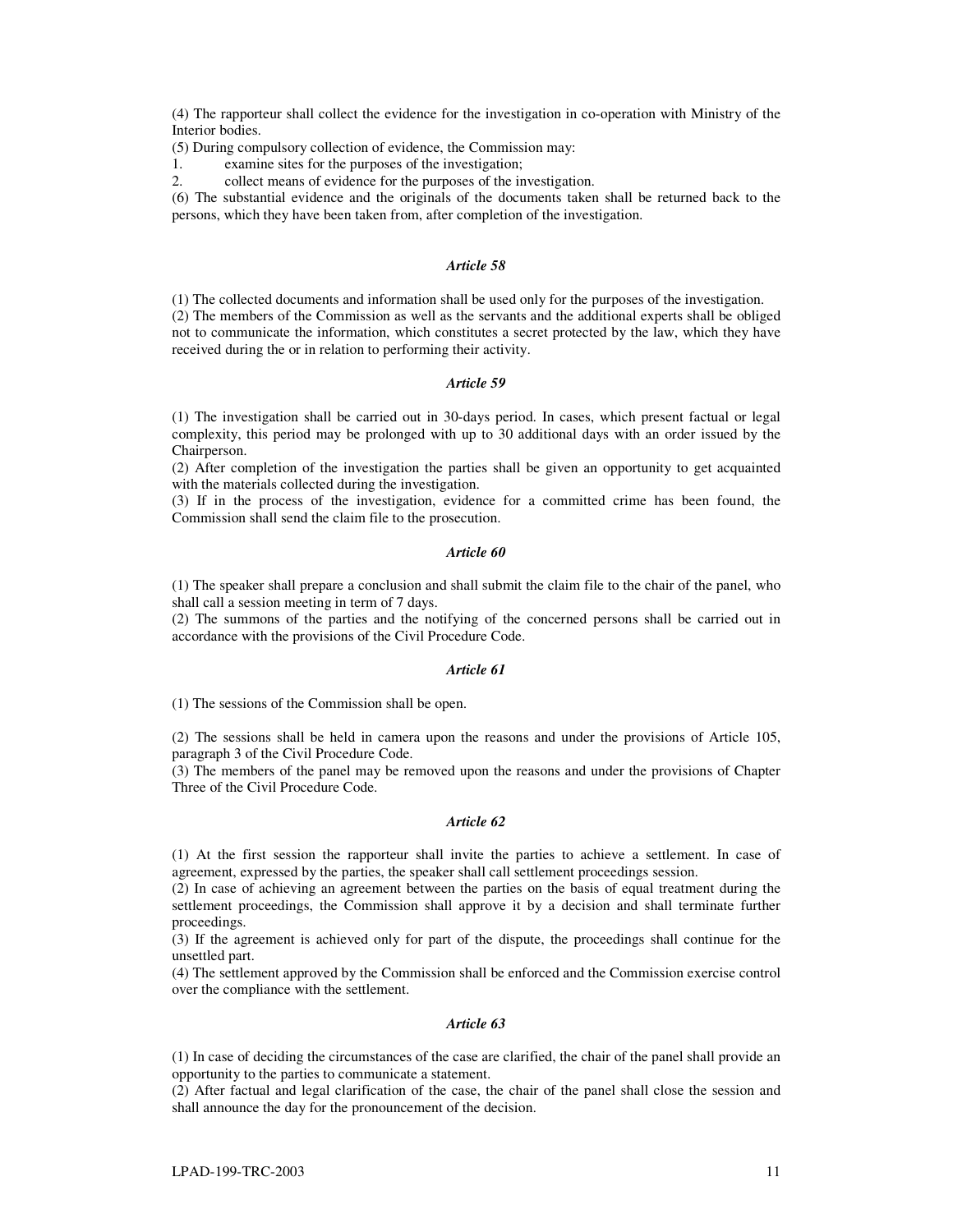(3) The decision shall be pronounced not later than 14 days after the holding of the session.

### *Article 64*

(1) The decisions shall be taken with a simple majority by the members of session panel and shall be signed.

(2) A member of the panel who dissents with the decision of the majority shall sign the decision with a special opinion, which he shall motivate.

### *Article 65*

With the stated decision the panel shall:

1. ascertain the committed violation;

2. ascertain the offender and the affected person;<br>3. determine the kind and the amount of the sance

determine the kind and the amount of the sanction:

4. enforce coercive administrative measures;

5. ascertain that no violation of the law has been committed and leave the claim without consideration.

#### *Article 66*

The decision shall be in written and shall contain:

1. the name of the authority that issued it;

2. the factual and legal grounds for its issuing;

3. operative part, in which the kind and the amount of the sanction or the coercive administrative measure, if such should be imposed;

4. the authority and the term before and within which the decision may be appealed.

#### *Article 67*

(1) The Commission shall carry out a control over the compliance with the coercive administrative measures.

(2) The person to whom the coercive administrative measure has been imposed shall be obliged to take measures to implement the obligatory prescriptions and to communicate the Commission in written in term specified in the decision, which may not be longer than 1 month.

(3) In case of not implementing by the persons in-charge the obligatory prescriptions, the Commission shall send a report containing proposals for undertaking relevant measures to the respective state and local self-government bodies.

(4) The Commission may send the decision to other authorities, which are interested in the completed investigation, for information, or to undertake relevant actions.

### *Article 69*

The decisions of the Commission shall enter into force, if:<br>(1) they have not been appealed against within the te

- they have not been appealed against within the term;
- (2) the appeal submitted has not been taken into consideration;
- (3) the achieved settlement among the parties has been proved by the decision.

# *Article 70*

(1) On issues, which are not regulated by the provisions in this Section, the provisions of the Law on the Administrative Proceedings shall apply.

(2) The fines and property sanctions on the enforced decisions of the Commission shall be collected under the provisions of the Tax Procedure Code.

## **Section II**

#### **JUDICIAL PROCEEDINGS**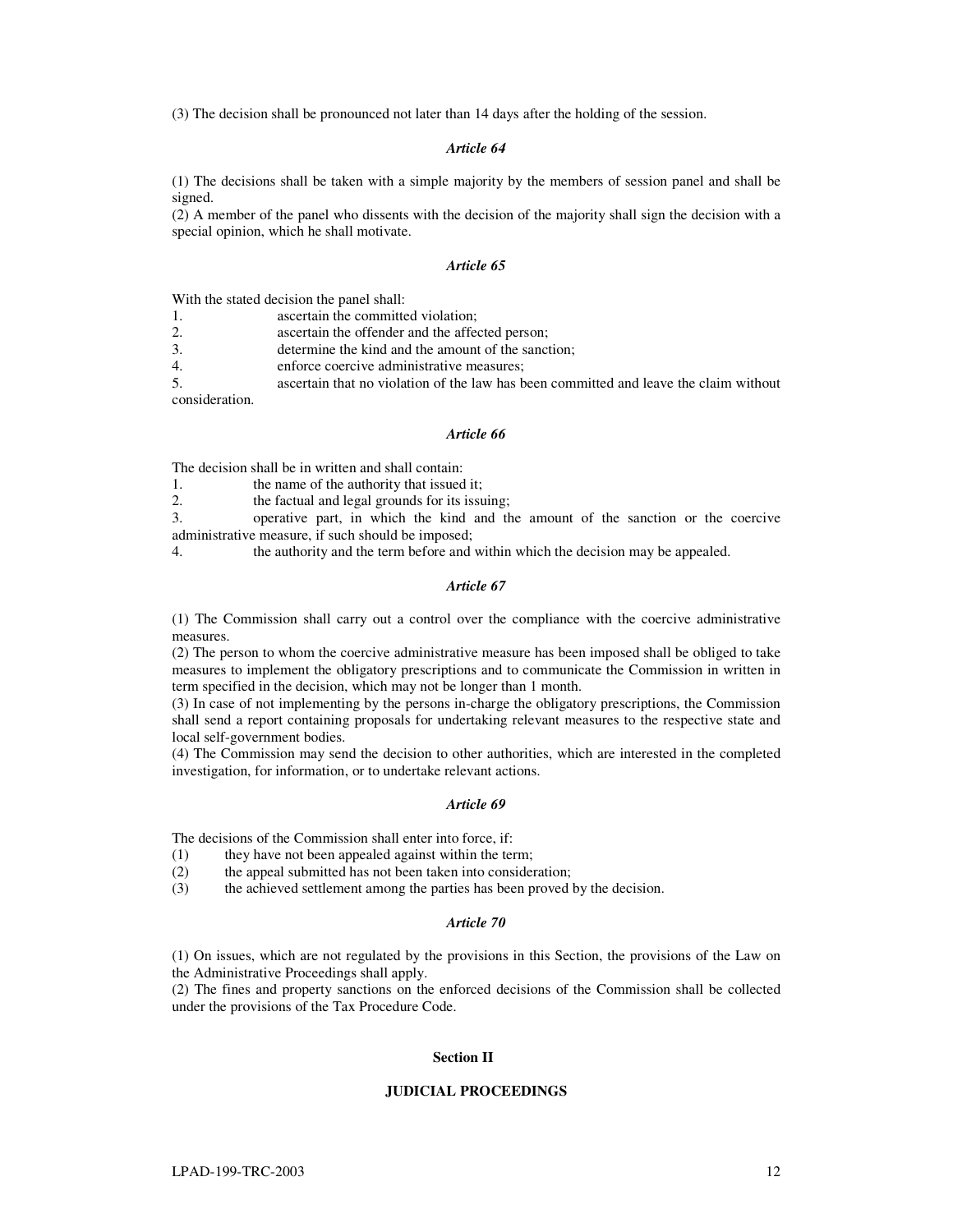## *Article 71*

(1) Besides the cases under Section I, any person whose rights under this or other laws regulating the equal treatment have been violated may lodge a claim before the Regional Court through which to demand:

- 1. the violation to be ascertained;
- 2. the defendant to be sentenced to terminate the violation and to restore the status quo as it was before the violation, as well as to restrain in future from further violations;
- 3. compensations for damages.

(2) The trade unions organisations and their units, as well as the non-for-profit legal persons carrying out activities beneficial to the public may, upon request from persons whose rights have been violated, lodge a claim before the court. These organisations may step in as a concerned party into a pending legal action under Paragraph 1.

(3) In cases of discrimination when rights of many people have been violated, the organisations under Paragraph 2 may lodge an independent claim. The persons whose rights have been violated may step into the legal action as an assisting party as referred to in Article 174 from the Civil Procedure Code.

## *Article 72*

(1) The persons referred to in Article 71, Paragraphs 1 and 2 may, within one month period from the lodging of the claim, communicate this fact to the public by means of publications or by other, chosen by them, written means through sending an invitation to other affected persons, trade unions organisations and their units, as well as non-for-profit legal persons carrying out activities beneficial to the public to, step into the proceedings

(2) The persons under Paragraph 1 may step into the proceedings not later than the completion of the oral competitions.

## *Article 73*

(1) Any person whose rights have been violated by an administrative act issued in contravention to the provisions of this or other laws regulating the equal treatment may appeal it before the Court following the provisions of the Law on the Administrative Proceedings, accordingly under the Law on the Supreme Administrative Court.

## *Article 74*

(1) In the cases under Section I, any person who has suffered damages from violation of rights under this or other laws regulating the equal treatment may lodge a claim for compensation following the general provisions against the persons and/or the bodies who have caused the damages.

(2) In the cases when the damages have been caused to persons by illegal acts, actions or lack of actions of state bodies and officials, the damage claim shall be lodged following the provisions of the Law on the Responsibility of the State for Damages Caused to Citizens.

## *Article 75*

(1) On issues, which are not regulated by the provisions in this Section, the provisions of the Civil Procedure Code shall apply.

(1) No state fees shall be collected for court proceedings under this Law and the expenses shall be covered by the budget of the Court.

### **CHAPTER FIVE**

## **COERCIVE ADMINISTRATIVE MEASURES AND ADMINISTRATIVE PENAL PROVISIONS**

#### **Section I**

#### **Coercive administrative measures**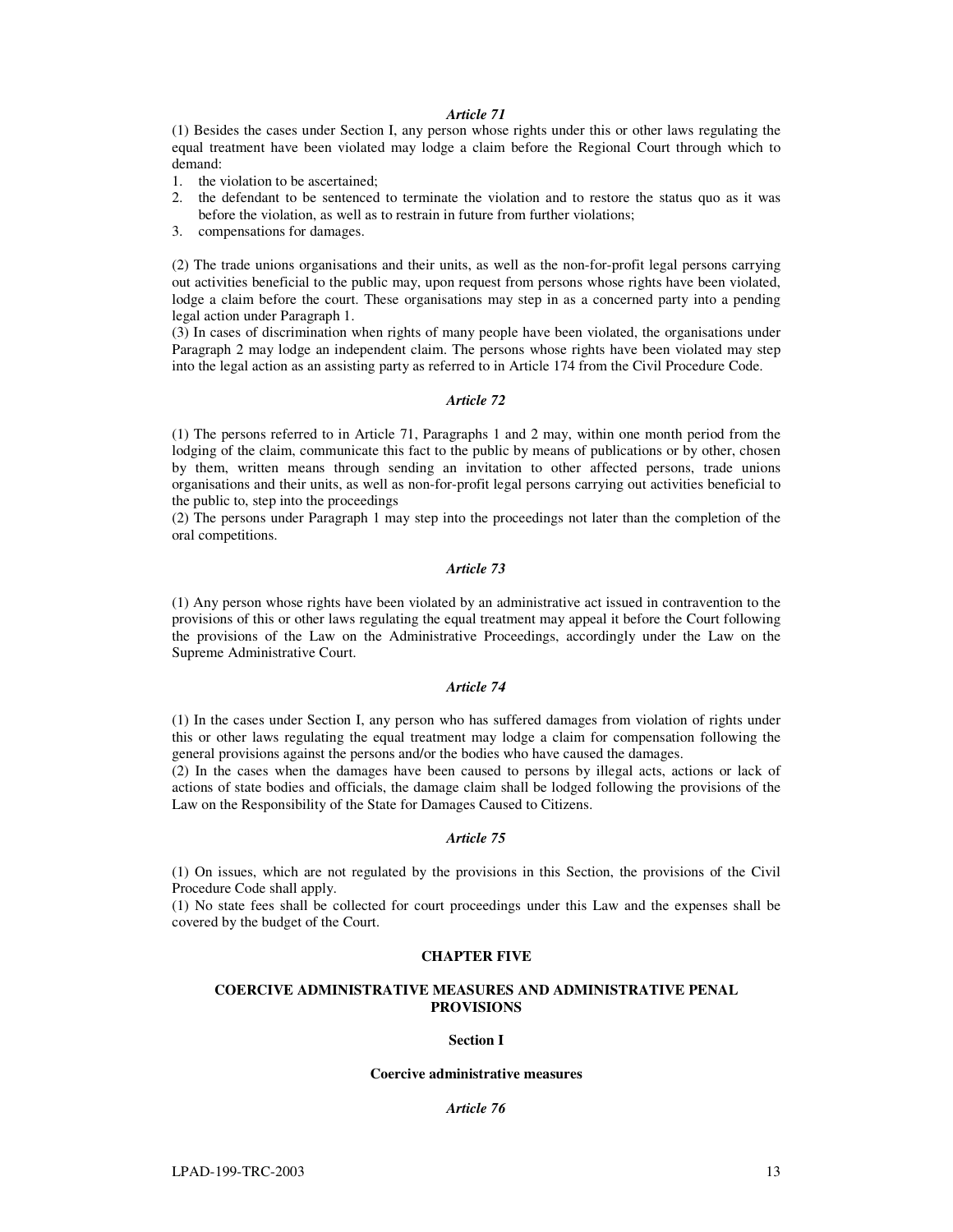(1) For prevention and termination of the violations of this or other laws regulating the equal treatment, as well as for prevention and removal of the harmful consequences of such violations, the Commission, on its own initiative or after a proposal of trade unions, natural or legal persons may apply the following coercive administrative measures:

1. to give obligatory prescriptions to the employers and the officials to remove violations of the legislation for preventon of discrimination;

2. to stop the execution of illegal decisions or orders of employers or officials, which lead or may lead to discrimination;

(2) The Commission's decisions for applying coercive administrative measures under the provisions of this Section may be appealed following the provisions of Article 68. The appeal proceedings shall not stop the execution of the compulsory administrative measure unless the Court orders otherwise.

### **Section II**

# **Administrative Penal Provisions**

#### *Article 78*

(1) A person who commit discrimination, within the meaning of this Law, shall be punished with a fine of 250 to 2 000 BGN, unless he/she is liable to more severe punishment.

(2) A person who does not present in term evidence or information demanded by the Commission, or impedes, or do not provide access to sites subject of examination shall be punished with a fine of 500 to 2 000 BGN.

## *Article 79*

A regularly subpoenaed witness who fails to appear without good reasons before the Commission to testify shall be punished with a fine of 40 to 100 BGN.

#### *Article 80*

(1) A person who does not implement an obligation deriving from this Law shall be punished with a fine of 250 to 2 000 BGN, unless he/she is liable to more severe punishment.

(2) When the violation has been committed during performing the activity of a legal person, the latter shall be imposed with a material sanction of 250 to 2 500 BGN.

(3) For permission to commit violation referred to in Paragraph 1, the head of the legal person shall be punished with a fine of 200 to 2 000 BGN unless he/she is liable to more severe punishment.

## *Article 81*

In case the violations under Articles 78 – 80 are committed for the second time, a fine, respectively a material sanction of double size of the amount of the initially imposed fine/sanction shall be imposed.

### *Article 82*

(1) A person who does not implement the provisions of a Commission's or Court decision issued under this Law shall be punished with a fine of 2 000 to 10 000 BGN, unless he/she is liable to more severe punishment.

(2) In case the violation continue after three months of the entry into force of the punishment measure under Paragraph 1, a fine shall be imposed of 5 000 to 20 000 BGN.

#### *Article 83*

The sums collected from imposed fines or material sanctions following the provisions of this Section shall be entered into the republican budget.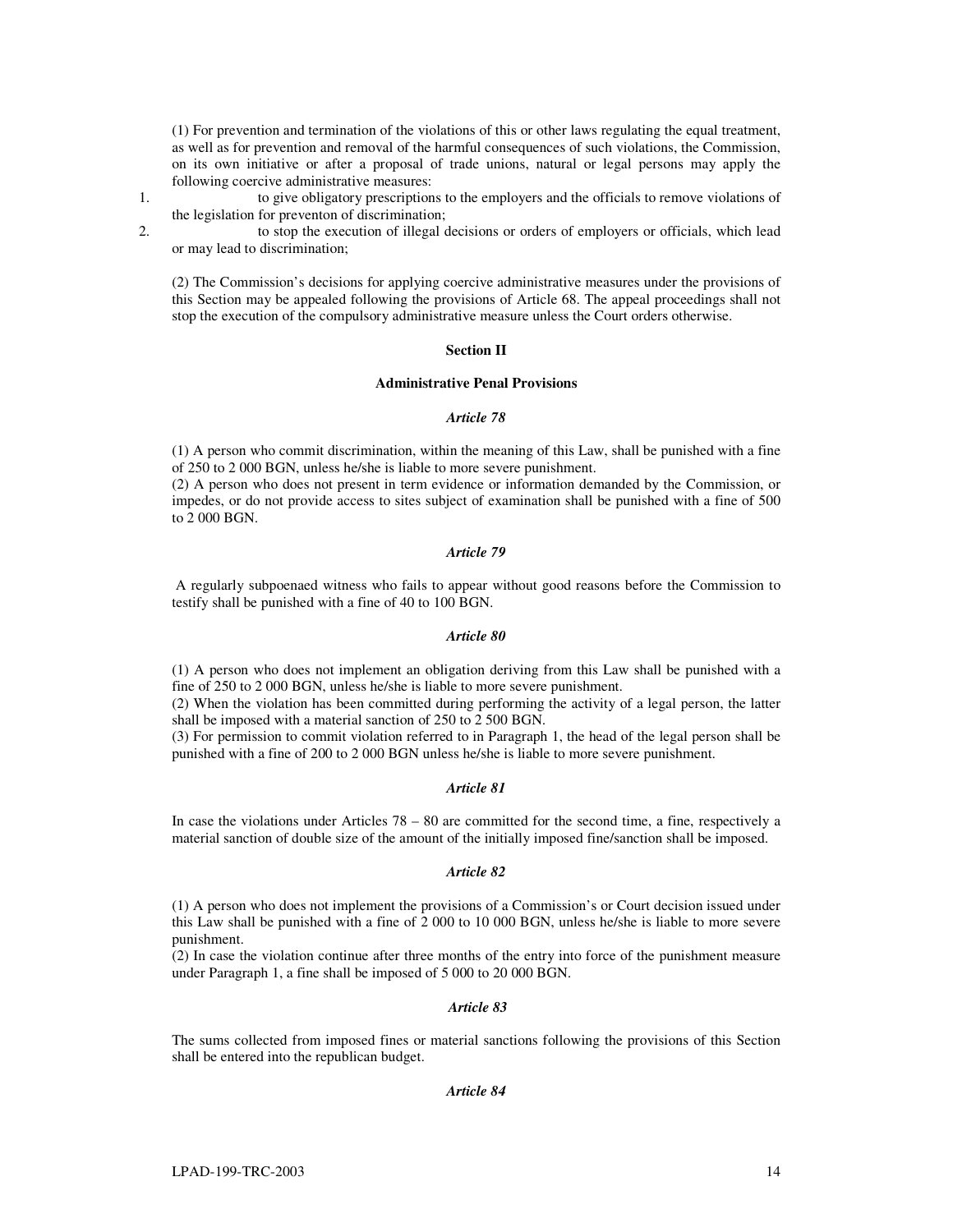(1) The acts for ascertaining of violations shall be constituted by members of the Commission determined by the Chair of the Commission.

(2) The punishments shall be imposed by a decision of the Commission for protection against discrimination, and they may be appealed following the provisions of the Law n the Supreme Administrative Court. The appeal procedure shall stop the implementation of the decision that was appealed against.

(3) On issues, which are not regulated by the provisions in this Section, the provisions of the Law on the Administrative Violations and Punishments shall apply.

# **ADDITIONAL PROVISION**

§ 1. For the purpose of this Law:

1. "Harassment" shall be any unwanted conduct on the grounds referred to in Article 4, Paragraph 1, expressed in a physical, verbal or any other manner, which has the purpose or effect of violating the person's dignity or creating a hostile, degrading, humiliating or intimidating environment, attitude or practice.

2. "Sexual harassment" shall be any unwanted conduct of sexual character expressed physically, verbally or in any other manner, which violates the dignity or honour or creates hostile, degrading, humiliating or intimidating environment and, in particular when the refusal to accept such conduct or the compulsion thereto could influence the taking of decisions, affecting the person.

3. "Persecution" ("victimisation") shall be:

a) less favourable treatment of a person, who has undertaken or is supposed to have undertaken, or will undertake an action in defence against discrimination.

b) less favourable treatment of a person when a related person has undertaken or is supposed to have undertaken, or will undertake the actions for protection against discrimination.

c) less favourable treatment of a person who has refused to discriminate in the conditions.

4. "Actions for protection against discrimination" may include: submission of a petition or a signal; filing of a claim or witnessing in a proceedings on protection against discrimination;

5. "Instigation to discrimination" shall be direct and purposeful encouragement, instruction, exertion of pressure or prevailing upon someone to discriminate when the instigator is in a position to influence the instigated.

6. "Racial segregation" shall be the issuing of an act, the performing of an action or omission, which leads to compulsory separation, differentiation or dissociation of persons based on their race, ethnicity or skin colour.

7. "Less favourable treatment" shall be any act, action or lack of action, affecting directly or indirectly rights or legal interests;

8. "On the grounds, referred to in Article 4, Paragraph 1" shall mean on the grounds of the actual present or past, or presumed presence of one or more of these features in the discriminated person or in a related person, or a supposedly related person when this constitutes the reason for the discrimination;

9. "Related persons" shall be the spouses, relatives of direct descent without limitation, collateral relatives up to fourth level inclusive and in-law relatives up to third level inclusive; the guardian and the trustee; the guarded and the paternalised; concubines; employer and employee; persons where one is part of the management of the other; business partners; persons who, because of other circumstances may be considered directly or indirectly dependant on the claimant and the dependence is the reason for discrimination; persons, on whom the claimant could be directly or indirectly dependant and that is the reason for the discrimination; persons accompanying the claimant at the moment of undertaking act of discrimination when this connection is the reason for the discrimination;